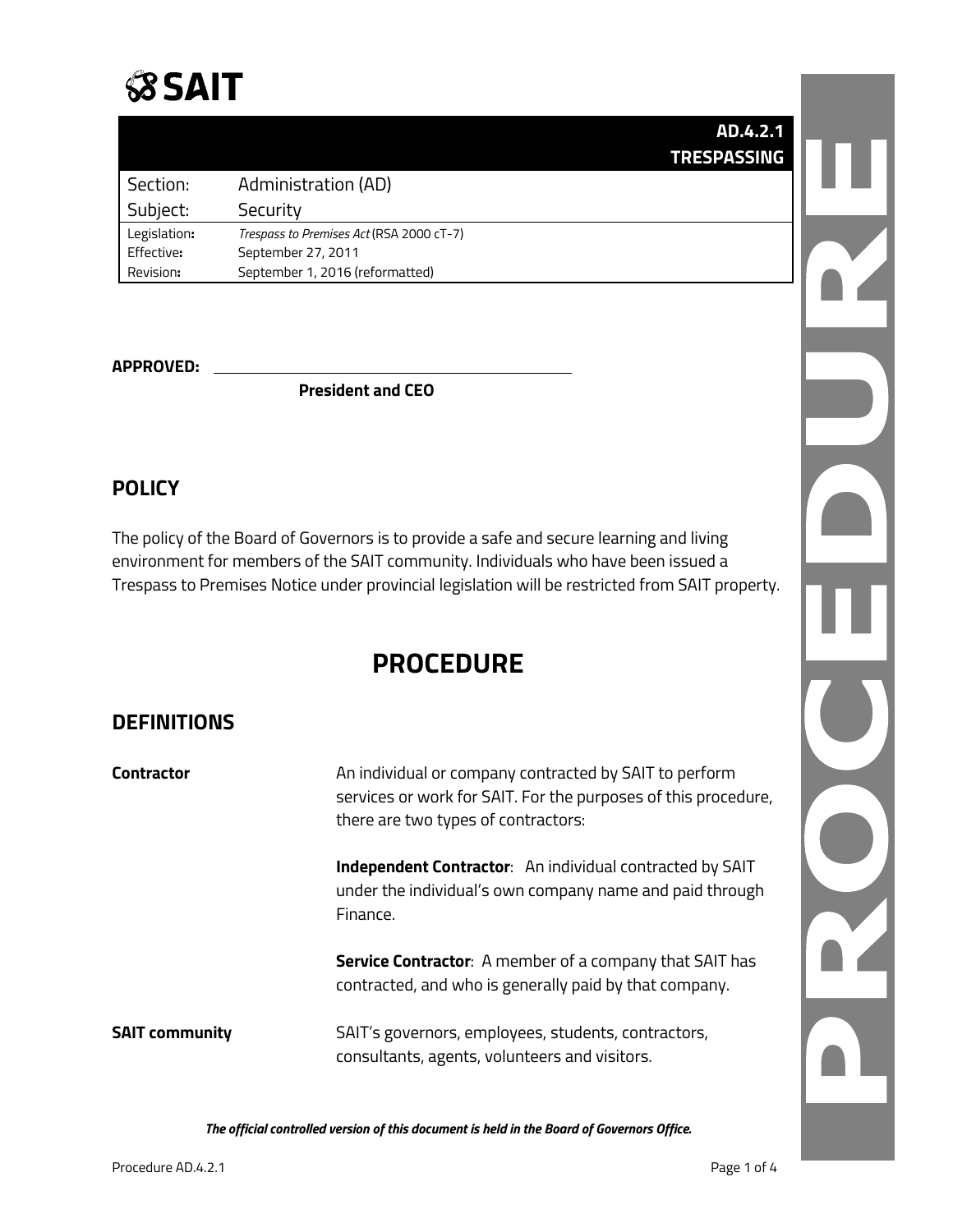

| Security site manager    | The individual responsible for supervising the day-to-day<br>activities of Security department staff.           |
|--------------------------|-----------------------------------------------------------------------------------------------------------------|
| <b>Trespassed person</b> | An individual banned from SAIT property after SAIT has issued<br>that individual a Trespass to Premises Notice. |

# **GOVERNING PRINCIPLES**

- 1. SAIT has the right to issue a Trespass to Premises Notice to any person when necessary.
- 2. A trespassed person requires a security escort when returning to SAIT property.

### **PROCEDURE**

#### **A. Issuing a Trespass to Premises Notice**

- 1. Security may issue a Trespass to Premises Notice to an individual in the case of:
	- a) Behaviors or activities that are menacing, disruptive or punishable by federal or provincial legislation.
	- b) Employee disciplinary matters resulting in suspension or termination.
	- c) Violations of procedure AC.3.4.1 Student Code of Conduct that result in suspensions or expulsions.
- 2. If a Trespass to Premises Notice is to be issued to an individual, the Security site manager will immediately notify the manager of Security and Emergency Services or designate. If a Trespass to Premises Notice is to be issued to a:
	- a) SAIT employee:
		- i) The manager of Security and Emergency Services or designate will notify the director of the Employee Services department or designate that a Trespass to Premises Notice has been issued to the employee.
		- ii) The director of Employee Services or designate will notify the appropriate vice president and dean, director or designate.

*The official controlled version of this document is held in the Board of Governors Office.*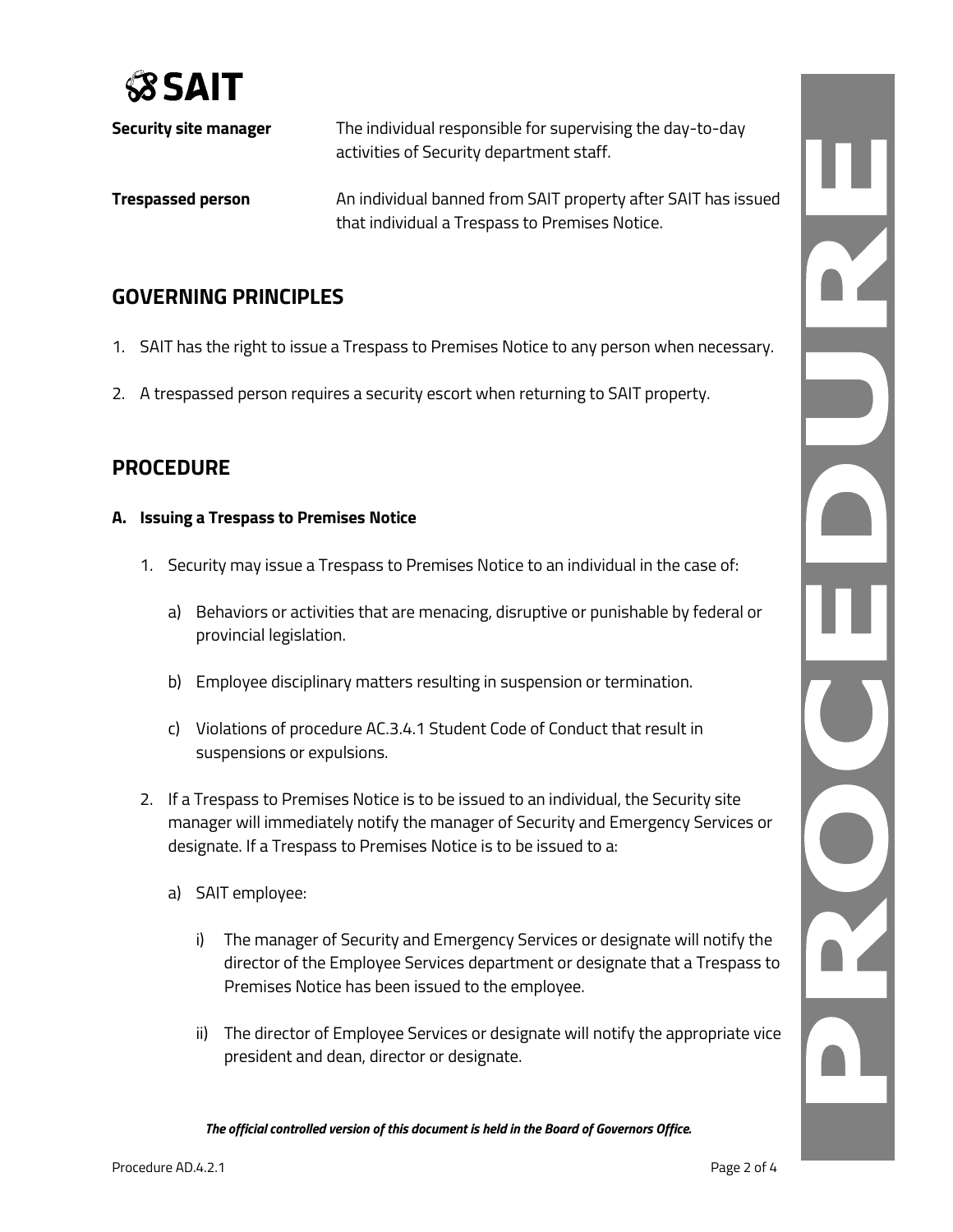

- b) SAIT student:
	- i) The manager of Security and Emergency Services or designate will notify the registrar or designate that a Trespass to Premises Notice has been issued to the student.
	- ii) The registrar or designate will notify the appropriate vice president and dean, director or designate.
- c) SAIT contractor:
	- i) The manager of Security and Emergency Services or designate will notify the director of the Finance department or designate and the dean, director or designate of the hiring school/department in matters dealing with independent contractors, and the director of the Facilities Management department or designate in matters dealing with service contractors, that a Trespass to Premises Notice has been issued.
- 3. The term of the Trespass to Premises Notice may range from 24 hours up to a lifetime ban from SAIT property.
- 4. The manager of Security and Emergency Services has the authority to recommend, in writing, to the vice president, finance and corporate services or designate and to the registrar or designate that a previously issued Trespass to Premises Notice be revoked.
- 5. If an individual refuses to comply with the Trespass to Premises Notice, SAIT will contact the Calgary Police Service for assistance.

#### **B. Permission to Return to SAIT Property**

- 1. If a trespassed person must return to a SAIT campus, the trespassed person must justify a reason and obtain permission from the manager of Security and Emergency Services or designate in consultation with the vice president, finance and corporate services or designate and registrar or designate.
- 2. If the manager of Security and Emergency Services or designate gives permission to return:

*The official controlled version of this document is held in the Board of Governors Office.*